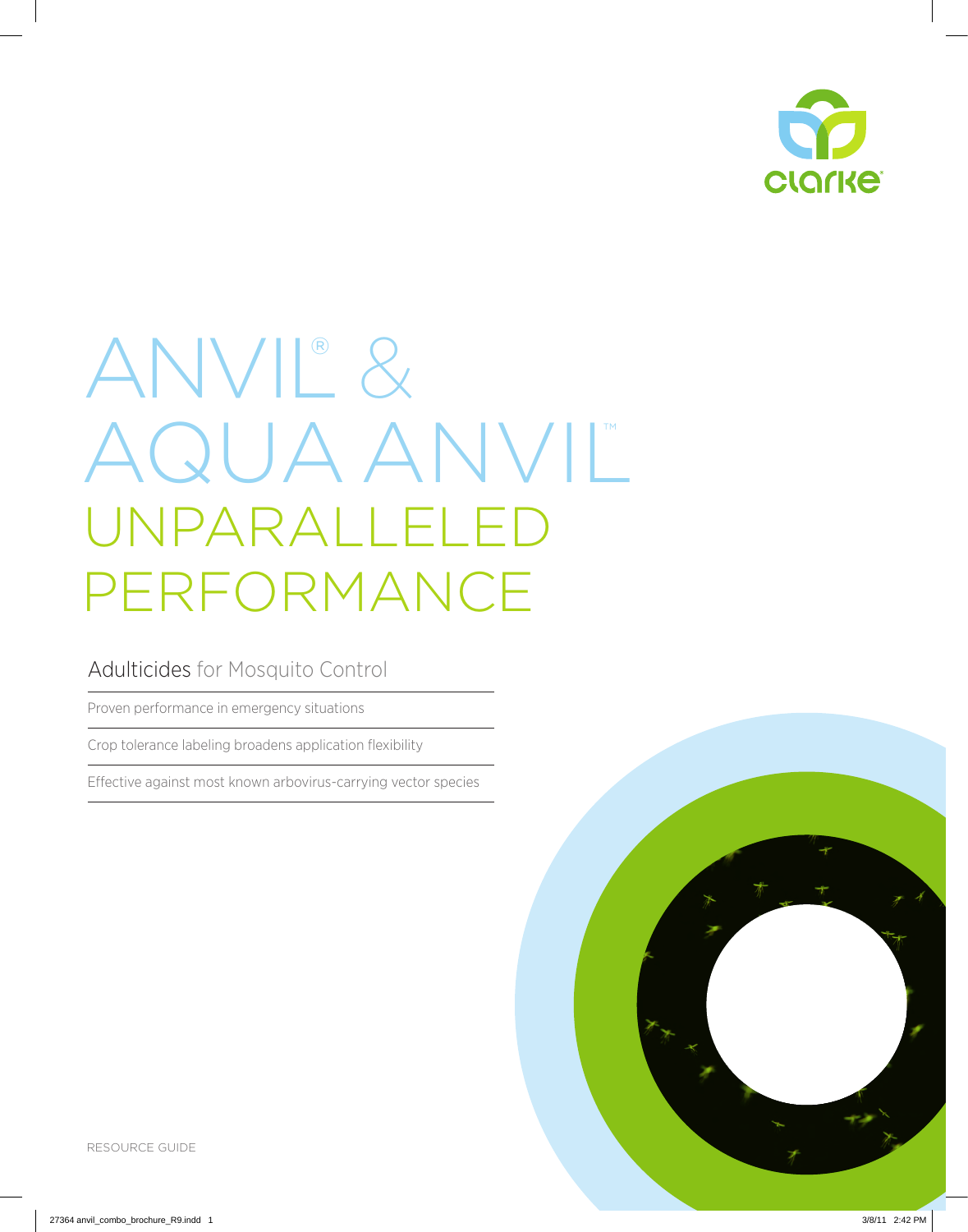# giving you choices FOR MORE EFFECTIVE MOSQUITO CONTROL

Clarke provides you with two choices for controlling a wide range of mosquito populations effectively and efficiently: Anvil® and AquaAnvil™. Both contain the same active ingredient, Sumithrin<sup>®</sup>, a pyrethroid. One formulation gives you traditional oil-based solutions for highly effective ground and aerial applications; the other provides an effective water-based alternative to meet growing community needs for green or sustainability initiatives. Both Anvil and AquaAnvil can be applied neat or diluted.

#### anviL AND aqua anvil's benefits

**Proven performance**  in emergency situations

**Crop tolerance labeling**  broadens application flexibility

**Effective**  against most known arboviruscarrying vector species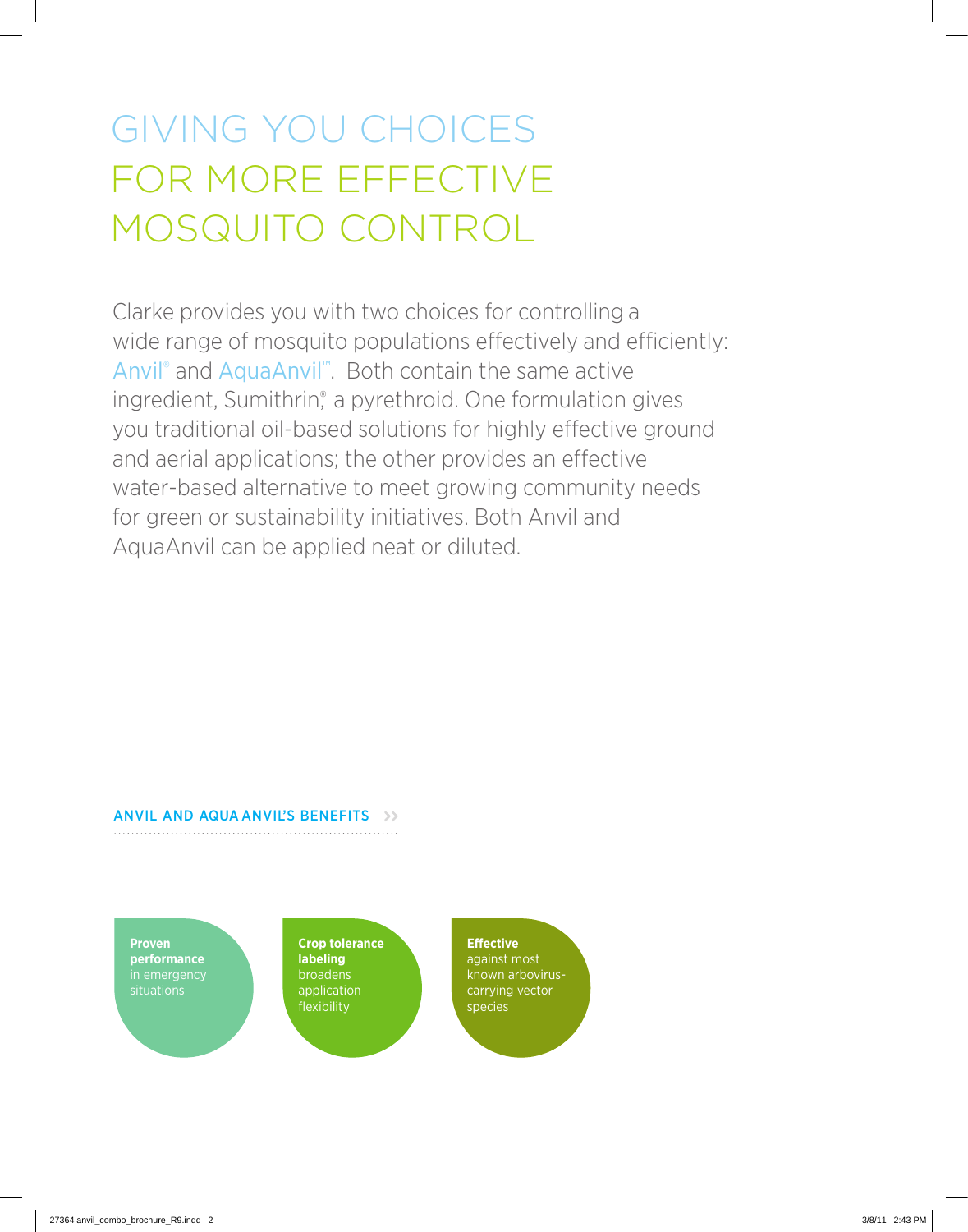We believe that an important part of being an environmental steward is product rotation. Product rotation maximizes the effectiveness of every program by preventing cross-resistance.

To help select products for rotation in your program, visit clarke.com/mosquitocontrolproducts

to view our full line of product offerings.



#### Nerve Axon with Pyrethroid Present

Sumithrin® d-Phenothrin, is an insecticide that acts on an insect's axons in the peripheral and central nervous systems by disrupting the sodium channel complex. This sets off a nerve reaction that ultimately leads to pest mortality.



\* Coats J; Mechanism of Toxic Actions and Structures Activity Relationships for Organic Chlorine and Pyrethroids. Environmental Heath Perspective, Vol. 87, p.255–262, 1990.

#### Benefits of Pyrethroids

The active ingredient in Anvil® and AquaAnvil™ is a pyrethroid called d-Phenothrin (brand name Sumithrin). It emulates the naturally derived insecticides known as pyrethrins, found in chrysanthemum flowers. In Anvil and AquaAnvil, d-Phenothrin is combined with a synergist, piperonyl butoxide (PBO), to enhance the active's ability to provide fast knockdown and control.

Registered for use by the U.S. Environmental Protection Agency in 1975, d-Phenothrin biodegrades rapidly in the presence of sunlight and/ or microorganisms.

#### As a result, Anvil and AquaAnvil are excellent choices for:

- » Inhabited outdoor areas municipalities, residential, parks, camp grounds, golf courses
- » Areas that surround recreational facilities — woodlands, swamps, marshes, overgrown areas

» Cropland, pastures, rural communities

#### Active Ingredients

#### **Anvil 10+10 and AquaAnvil:**

Sumithrin (10%) (d-Phenothrin)

- Piperonyl Butoxide (10%)
- Other Ingredients (80%)

#### **Anvil 2+2:**

Sumithrin (2%) (d-Phenothrin)

Piperonyl Butoxide (2%) Other Ingredients (96%)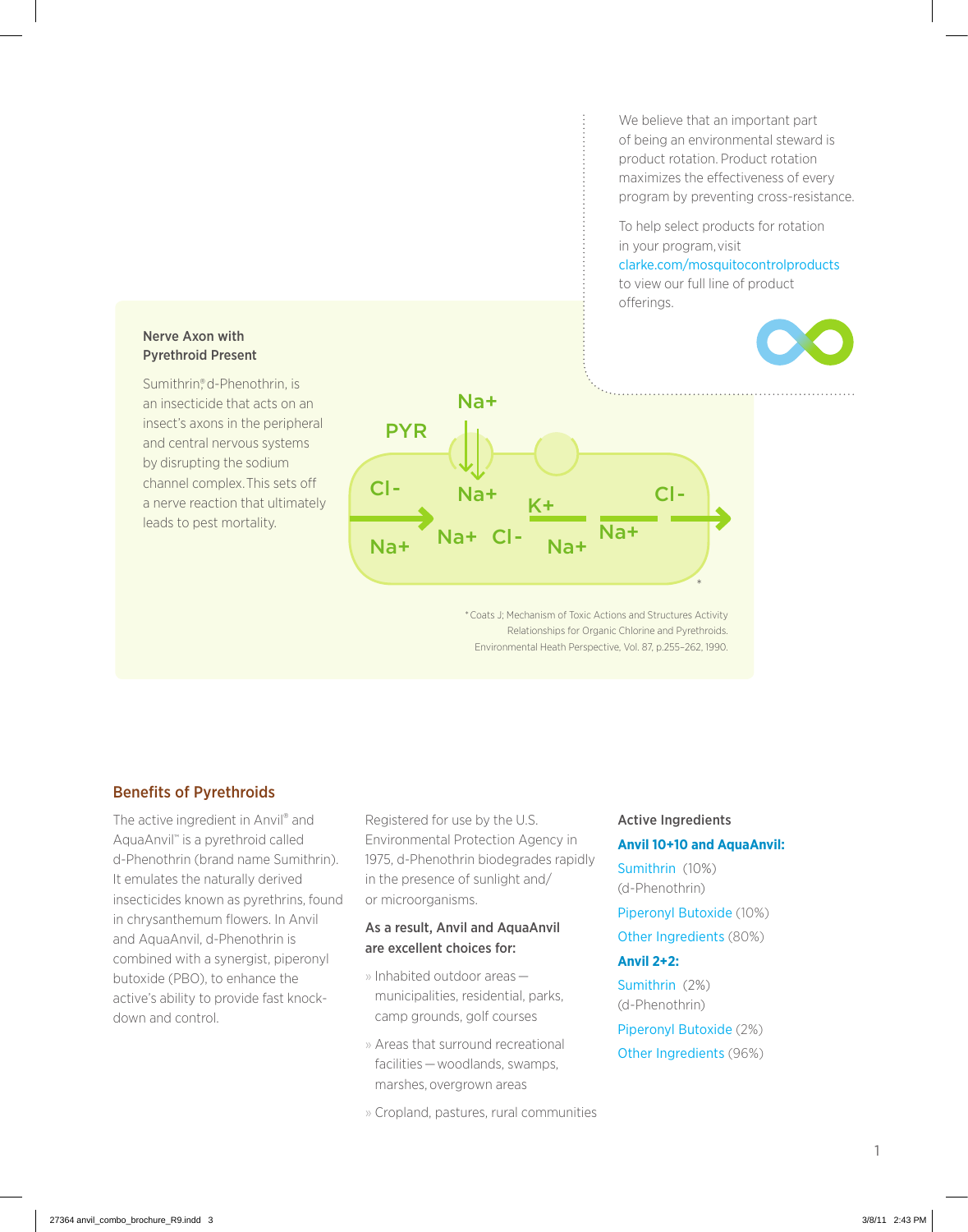## EVOLUTION OF SUMITHRIN® PROVIDING MORE FFFFCTIVE CONTROL AFTER 30+ YEARS

Natural pyrethrins were developed for adult insect control in the 1950s. This was soon followed by development of pyrethroids, including d-Phenothrin. Registered by the EPA since 1975, Sumithrin (the name brand for d-Phenothrin) has been used extensively throughout the world for protection against public health insects, noxious household insects, stored grain insect pests and for dis-insecting commercial aircraft. From simple nuisance control labeling, to aerial application, to water-based formulation, and now to crop tolerance labeling, the evolution of Sumithrin's usage continues!

#### A History of Effectiveness for Emergency Use

The use of Anvil® and AquaAnvil™ with Sumithrin has played an important role in many high-profile mosquito outbreaks, including environmental disasters and mosquito-borne disease. Beginning in 1999, Anvil was used following hurricanes Dennis and Floyd. Throughout the next 11 years, Anvil has been used for the suppression of West Nile virus and Eastern Equine encephalitis throughout the country including New York City, Chicago, Maricopa County in Arizona, Plymouth and Boston. Additionally, in many post-hurricane and flooding situations, such as hurricanes Katrina and Rita, Anvil applications have proven successful.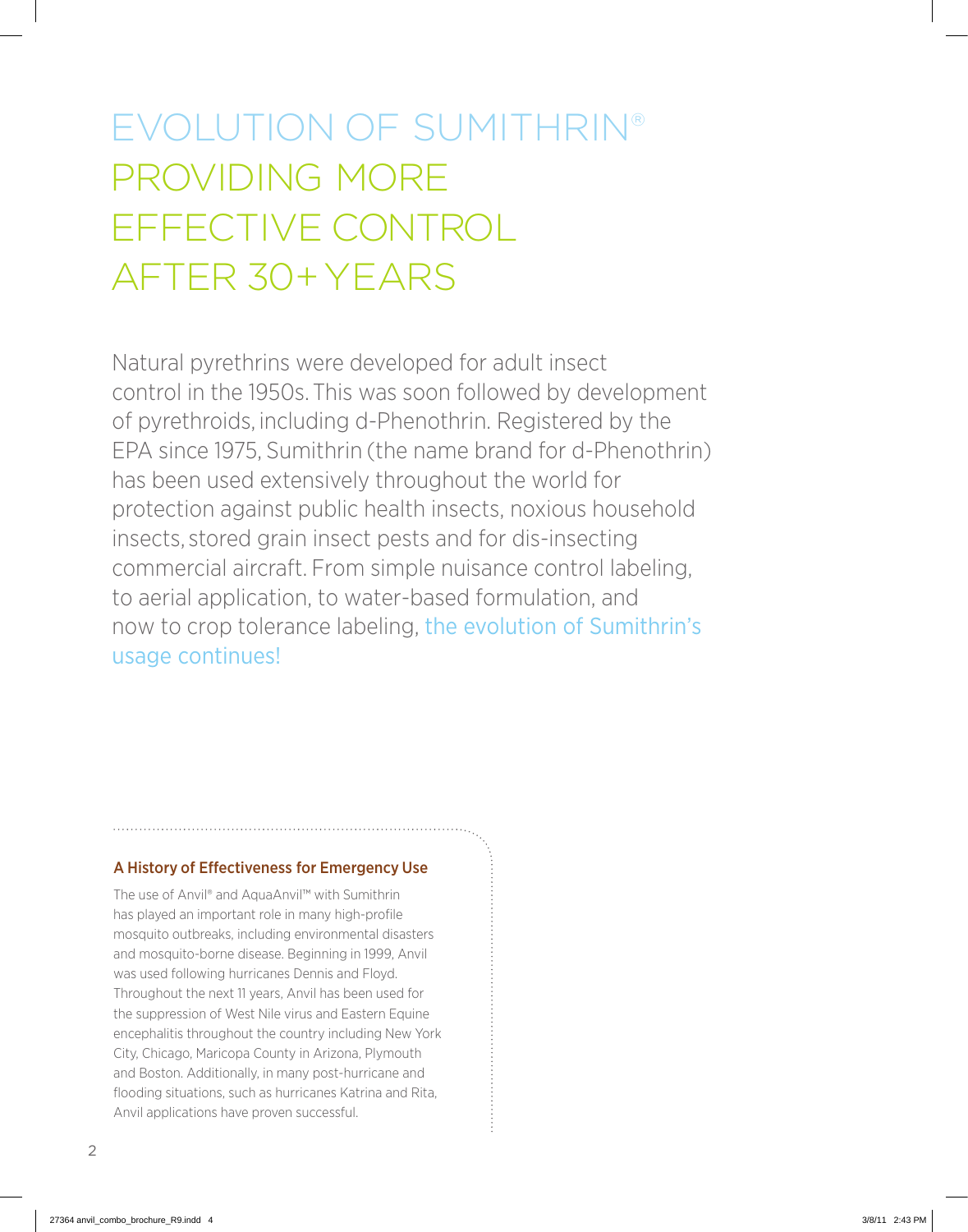

+ Clarke led initiatives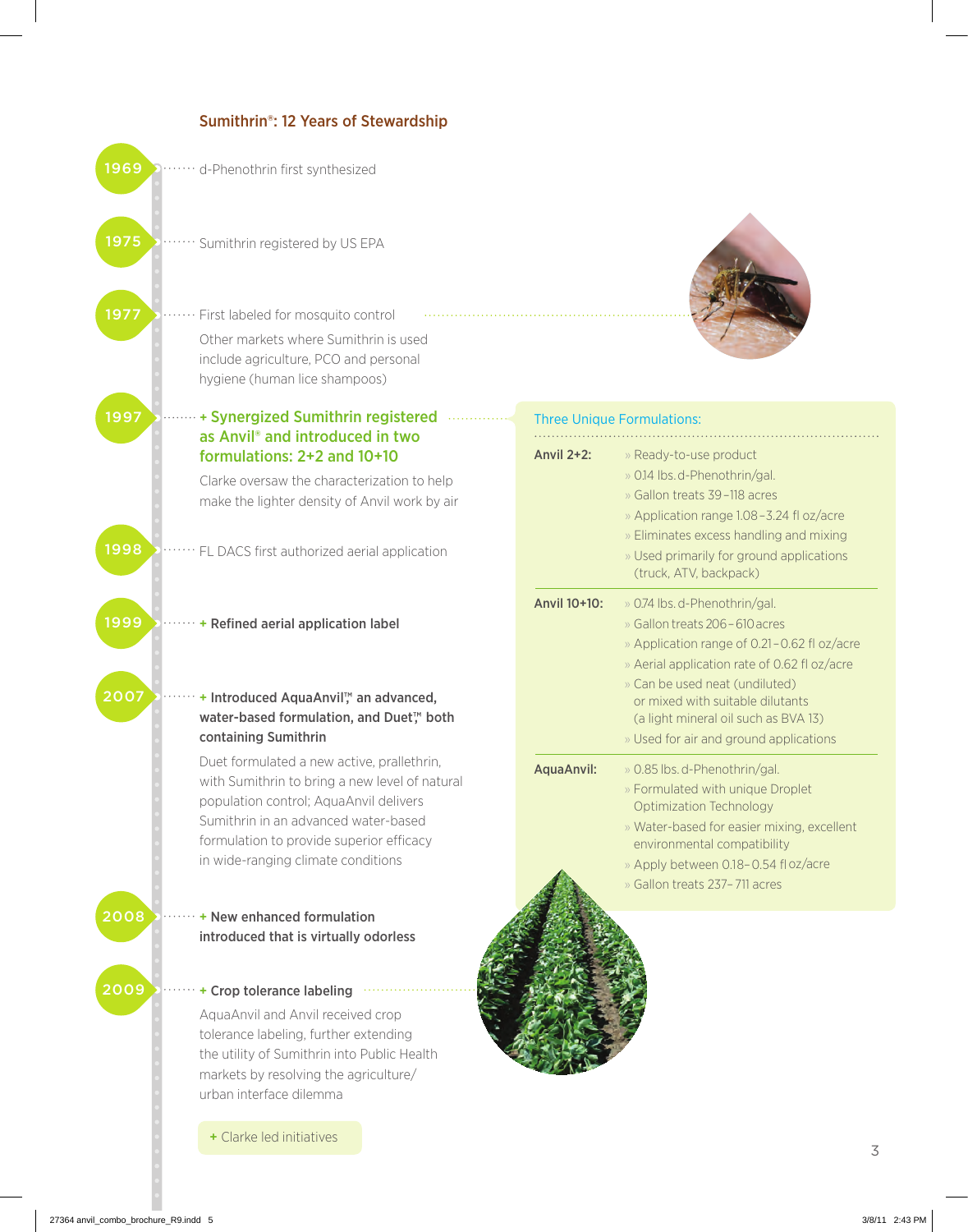## DROPLET OPTIMIZATION TECHNOLOGY (DOT) ENHANCES EFFICACY

Droplet Optimization Technology provides optimal stability for AquaAnvil's™ active ingredient particles and protects them from evaporation within the droplet. As a result, a more concentrated, more effective droplet is delivered. This consistent performance results in higher kill rates.

#### How DOT Results in Better Performance

Operational field trials have shown improved kill rates over traditional pyrethrin options — even when applied at low rates.

#### Why AquaAnvil is So Effective:

The DOT formulation of AquaAnvil allows larger active particles to be present in an optimized spray droplet. As the droplet leaves the spray nozzle, the aqueous carrier begins to evaporate until it reaches an optimized droplet size. At this point, evaporation ceases and the droplet is stabilized.

When airborne, a water-based droplet will lose about 50% of its volume immediately after it is released from the nozzle. In AquaAnvil, the "DOT" droplet becomes more concentrated as the water evaporates. This phenomenon makes AquaAnvil effective by ground and air.



#### DOT: The Science of Evaporation

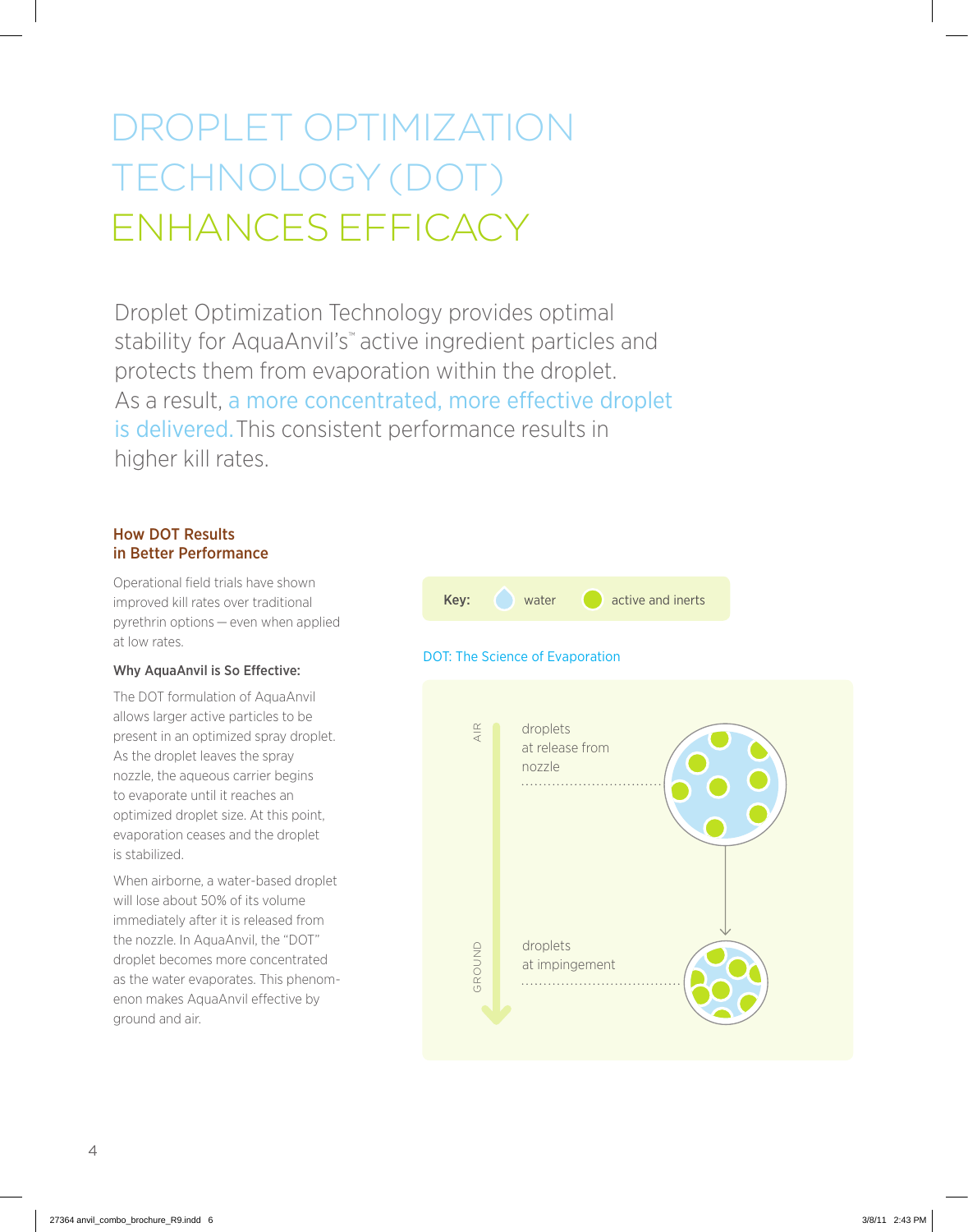

/1 1 R.E. Mickle, RemSPEC 2006 \*Non volatile fraction for AquaAnvil is 36%

The AquaAnvil™ concentrated spray droplet will fall within the *optimized* size range that has been demonstrated to have the best chance of impinging upon flying mosquitoes. These optimum results can be achieved when droplet size of 30–35 microns from the air and 15–20 microns from the ground are used.

#### Additional Benefits of AquaAnvil:

- » Yields a more consistent droplet from the beginning of the application to the end
- » Unique colloidal suspension won't break down nor gum up high-pressure nozzles
- » Offers excellent storage stability
- » Flushes from equipment simply with 50/50 mix of water/isopropyl alcohol, or windshield washer fluid





This graph illustrates that there is an optimum size range for mosquito adulticide sprays. This range has been found to be between 5–30 microns.

#### Efficiency of Droplets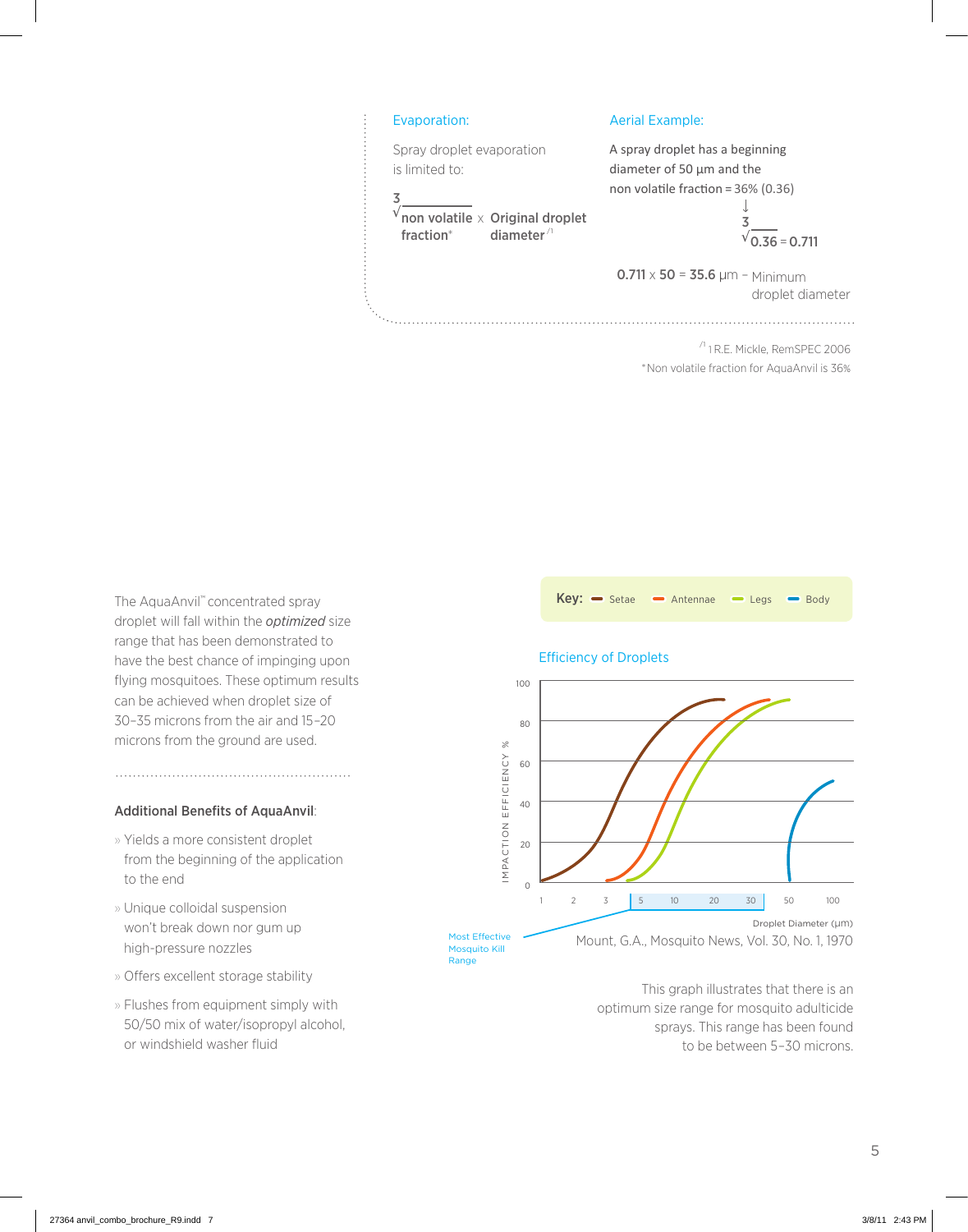### profile desirable for wide area use

#### Acute Toxicology

| <b>ACUTE TOXICOLOGY</b>         | <b>D-PHENOTHRIN</b>   |
|---------------------------------|-----------------------|
| Oral LD50 (rats)                | > 5000 mg/kg          |
| Dermal LD50 (rats)              | > 5000 mg/kg          |
| Eye Irritation (rabbits)        | Minimal irritation    |
| Inhalation LC50 (rats)          | > 2100 mg/kg for 4 hr |
| Skin Sensitization (guinea pig) | Negative              |

#### Product Density

|                         | <b>ANVIL® 2+2</b> | <b>ANVIL®10+10</b> | <b>AQUA ANVIL™</b> |
|-------------------------|-------------------|--------------------|--------------------|
| <b>Specific Gravity</b> | 0.850             | 0.887              | 1.016              |
| <b>Viscosity</b>        | 15.5 @CPS 24 °C   | 25 CPS @24 °C      | 16 CPS @20 °C      |
| Density                 | $7.1$ lbs/gal.    | 7.4 lbs/gal.       | 8.47 lbs/gal.      |

#### Environmental Toxicity

In Sunlight: d-Phenothrin is photolabile, i.e. the molecule easily decomposes in the presence of sunlight. The half-lives of d-Phenothrin in water in the presence of light range from 9.1 to 13.9 hours depending upon the location of the radiolabel. The degradation products of d-Phenothrin are nonpersistent. Moderately rapid aerobic and anaerobic soil degradation was found in the absence of sunlight. The half-lives for d-Phenothrin in aerobic soil ranged from 18.6 to 26.0 days, depending upon the location of the radiolabel.

In Soil and Water: d-Phenothrin is not readily transported from the site of application. Very little movement of d-Phenothrin and its degradation products from soil into plants or through soil columns was observed using radiolabeled material. d-Phenothrin hydrolyzes in water, or breaks down into lesser components, at pH of 9 or greater. d-Phenothrin does not bioaccumulate and is subject to both oxidation and cleavage of the ester linkage in biological systems.

On Nontarget Species: Studies conducted in the absence of sunlight found the 96 hour LC50 for fish ranged from 17 to 200 μg/liter. The 3-hour LC50 for daphnia was 25–50 mg/ liter. The LD50 for bobwhite quail was greater than 2500 mg/kg body weight and the LD50 was 5000 ppm of diet for the bobwhite quail.

#### Eco-Tier™ Ranking:

The Clarke Eco-Tier Index guides our development for future offerings and allows our customers and their communities to understand they have options.



(Anvil)

(AquaAnvil)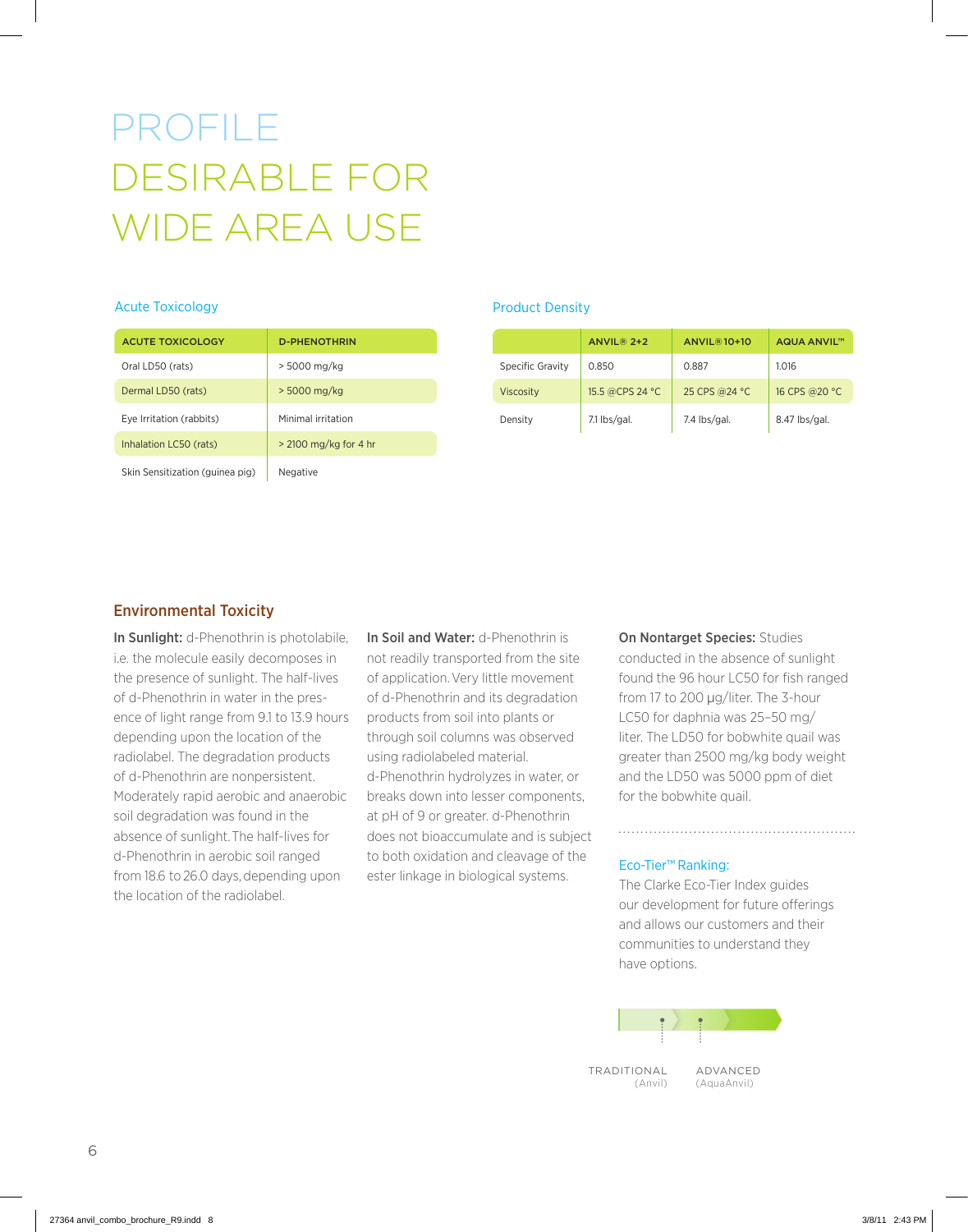## natural population results effective in diverse environments

#### Natural Population Research

Natural population studies were conducted across the country in many diverse habitats including: mangrove swamps, cedar swamps, marshes, heavily wooded, overgrown and recreational areas. Several of these studies were conducted during operational spray missions as a result of natural disasters such as the hurricanes in North Carolina in 1999 and West Nile Virus outbreaks in 2000 through 2003.

Aerial applications were made utilizing many types of aircraft including:

- » Large two and four engine aircraft (e.g. C130 and DC-3)
- » Smaller single and twin engine aircraft (e.g. Air Tractor 400 and Piper Aztec)
- » Rotary wing aircraft (e.g. Bell 47)

#### Protocols:

- » Aircraft equipped with spray systems
- » Calibrated to deliver a droplet distribution (vmds of 30 microns or less)
- » Ground applications use both gas powered and electric ULV sprayers
- » Efficacy protocols included landing rate and CO2 baited light trap data (from 1–7 days pre treatment and 1–7 days post treatments)

#### States tested in Population Study

Species involved: *Ae. vexans, Coq. perturbans, Oc. dorsalis, Oc. canadensis, Oc. atlanticus/tormentor, O. taeniorhynchus, An. crucians, An. punctipennis, An. quadrimaculatus, Cx. pipiens, Cx. restuans, Cx. salinarius, Cx. nigripalpus, Cu. melanura, Ps. ferox, Ps. ciliata, Ps. columbiae*



#### Natural Population Study

Species: *Culex nigripalpus* Location: Fargo, ND 3/18/1998–1/2/1998



 $Key: \quad \implies$  Anvil  $\quad \implies$  Dibrom  $\quad \implies$  Control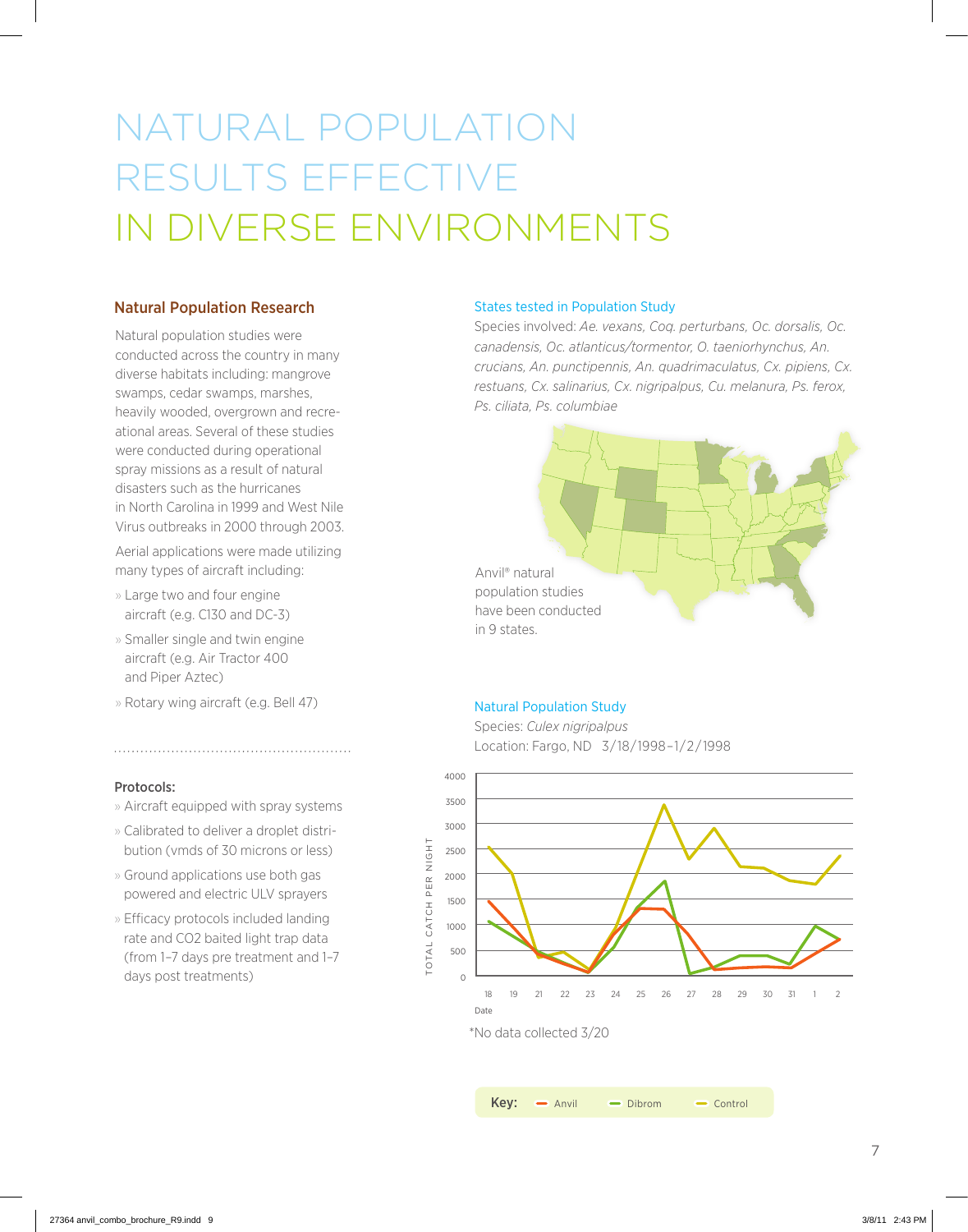## caged trial results proven CONTROL **EXCELLENCE**

#### Caged Trial Research

Since 1997, field studies have shown Anvil® and AquaAnvil™ yield excellent control in many diverse habitats. A minimum of 12 studies were conducted with natural mosquito populations over an extended period of time. Additional short-term studies (3–5 days) evaluated different application systems and environmental conditions using sentinel cage testing with wild-caught mosquitoes. Strict adherence to protocol kept untreated control mortality levels below 5%.

#### Anvil Caged Trial Studies

| # OF CAGES | <b>KNOCKDOWN</b> | 24 HOUR<br><b>MORTALITY</b> | <b>UNTREATED</b><br><b>MORTALITY</b> |
|------------|------------------|-----------------------------|--------------------------------------|
| 1270       | $80 - 90%$       | 95-100%                     | 1.8%                                 |



#### Anvil Results

#### Anvil 10+10 Aerial Application

Rate: 0.62 oz/acre undiluted Species: *Culex quinquefasciatus* Location: Valle de Banderas, Nayarit, Mexico 3/24/08



#### Anvil 2+2 Ground Application

Rate: 0.0018 #ai/acre Species: *Aedes vexans, Culex tarsalis*  Location: Fargo, ND 2003

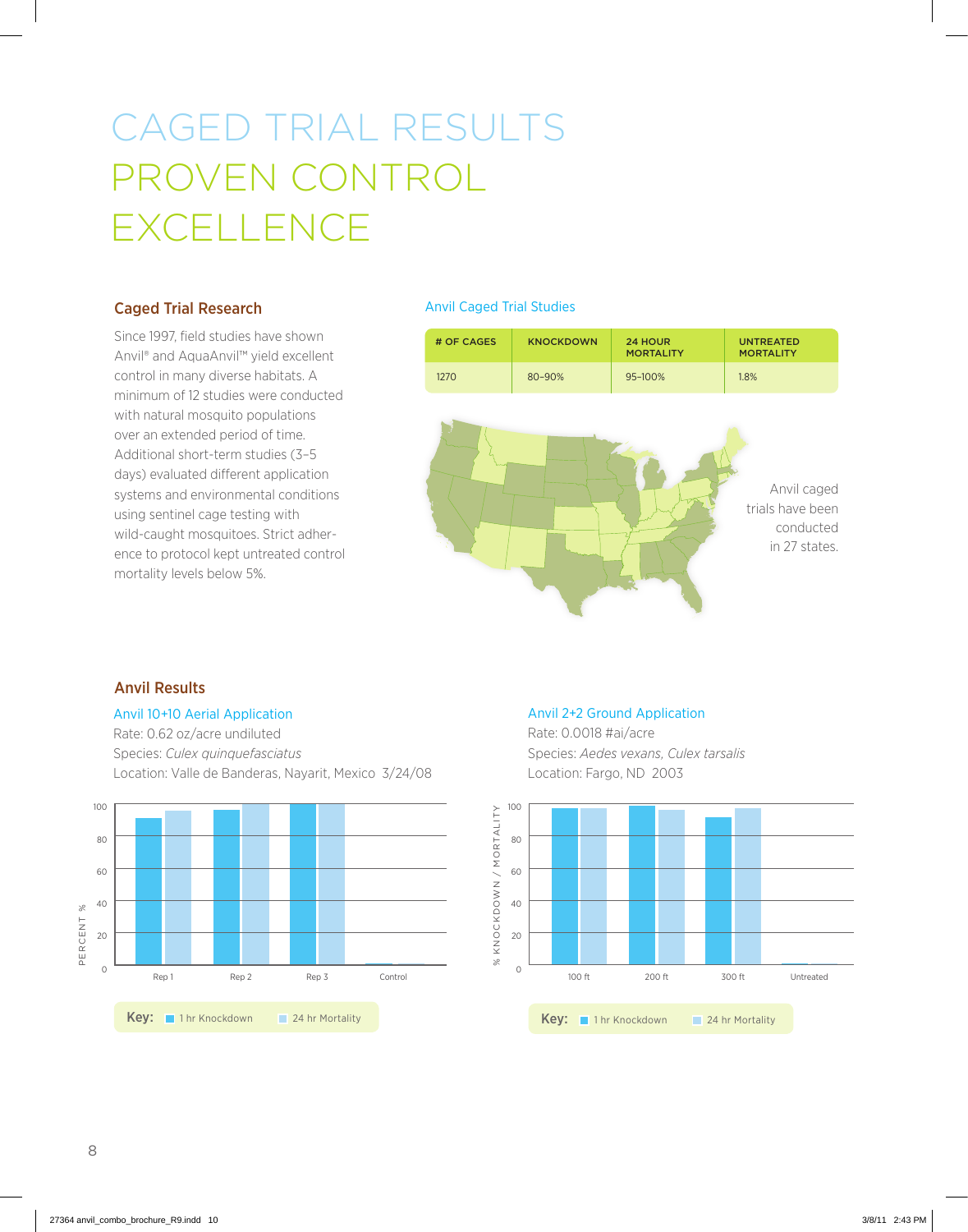#### AquaAnvil™ Results

#### AquaAnvil Aerial Application Trial Results

Rate: 0.0012 #ai/acre and 0.21 oz/acre Species: *Anopheles quadrimaculatus and Culex salinarius*  (5% of total) Location: Kiln, MS 5/22/07



#### Protocols:

» Mosquitoes collected via  $CO<sub>2</sub>$ baited ABC traps or reared from collected larvae

- » Mouth-aspirate mosquitoes into spray cages
- » Cages placed at 100 ft intervals
- » 10 minute exposure
- » Transferred to holding cages
- » Knockdown is recorded as quickly as possible after mosquitoes are transferred to holding cages, no later than 2 hours after application
- » Monitored for 24 hours for mortality

#### AquaAnvil Ground Application Trial Results

Rate: 0.00234 #ai/acre and 0.41 oz/acre

Species: *Coquillettidia perturbans (84%), Culex salinarius (5%), Aedes vexans (4%), Ochlerotatus sollicitans (3%), Ochlerotatus cantator (2%)* Location: Newburyport, MA 6/25/07

|               | REPLICATE 2 / 9:22 PM<br>REPLICATE 1 / 9:03 PM |          | REPLICATE 3 / 9:41 PM |              |          |               |                         |          |
|---------------|------------------------------------------------|----------|-----------------------|--------------|----------|---------------|-------------------------|----------|
| Distance (ft) | 1 Hour                                         | 24 Hour  | Distance (ft)         | 1 Hour       | 24 Hour  | Distance (ft) | 1 Hour                  | 24 Hour  |
| % Mortality   | 100.0%                                         | 100.0%   | % Mortality           | 100.0%       | 100.0%   | % Mortality   | 100.0%                  | 100.0%   |
| 100 ft        | 100.0%                                         | 100.0%   | 100 ft                | 100.0%       | 100.0%   | 100 ft        | 100.0%                  | 100.0%   |
| 200 ft        | 100.0%                                         | 100.0%   | 200 ft                | 100.0%       | 100.0%   | 200 ft        | 100.0%                  | 100.0%   |
| 300 ft        | 100.0%                                         | 100.0%   | 300 ft                | 100.0%       | 100.0%   | 300 ft        | 100.0%                  | 100.0%   |
| Control       | 3.6%                                           | 3.6%     | Control               | 2.9%         | 2.9%     | Control       | 7.7%                    | 7.7%     |
|               |                                                |          |                       |              |          |               |                         |          |
|               | <b>VMD</b>                                     | Density  |                       | <b>VMD</b>   | Density  |               | <b>VMD</b>              | Density  |
| 100 ft        | $16.4 \mu m$                                   | $50.52*$ | 100 ft                | $16.9 \mu m$ | $25.15*$ | 100 ft        | $16.0 \mu m$            | 23.36    |
| 200 ft        | $17.0 \mu m$                                   | $27.93*$ | 200 ft                | $16.3 \mu m$ | 19.68*   | 200 ft        | $16.1 \,\mathrm{\mu m}$ | $10.74*$ |
| 300 ft        | $17.0 \mu m$                                   | $21.0*$  | 300 ft                | $17.5 \mu m$ | $16.57*$ | 300 ft        | $17.3 \mu m$            | $9.45*$  |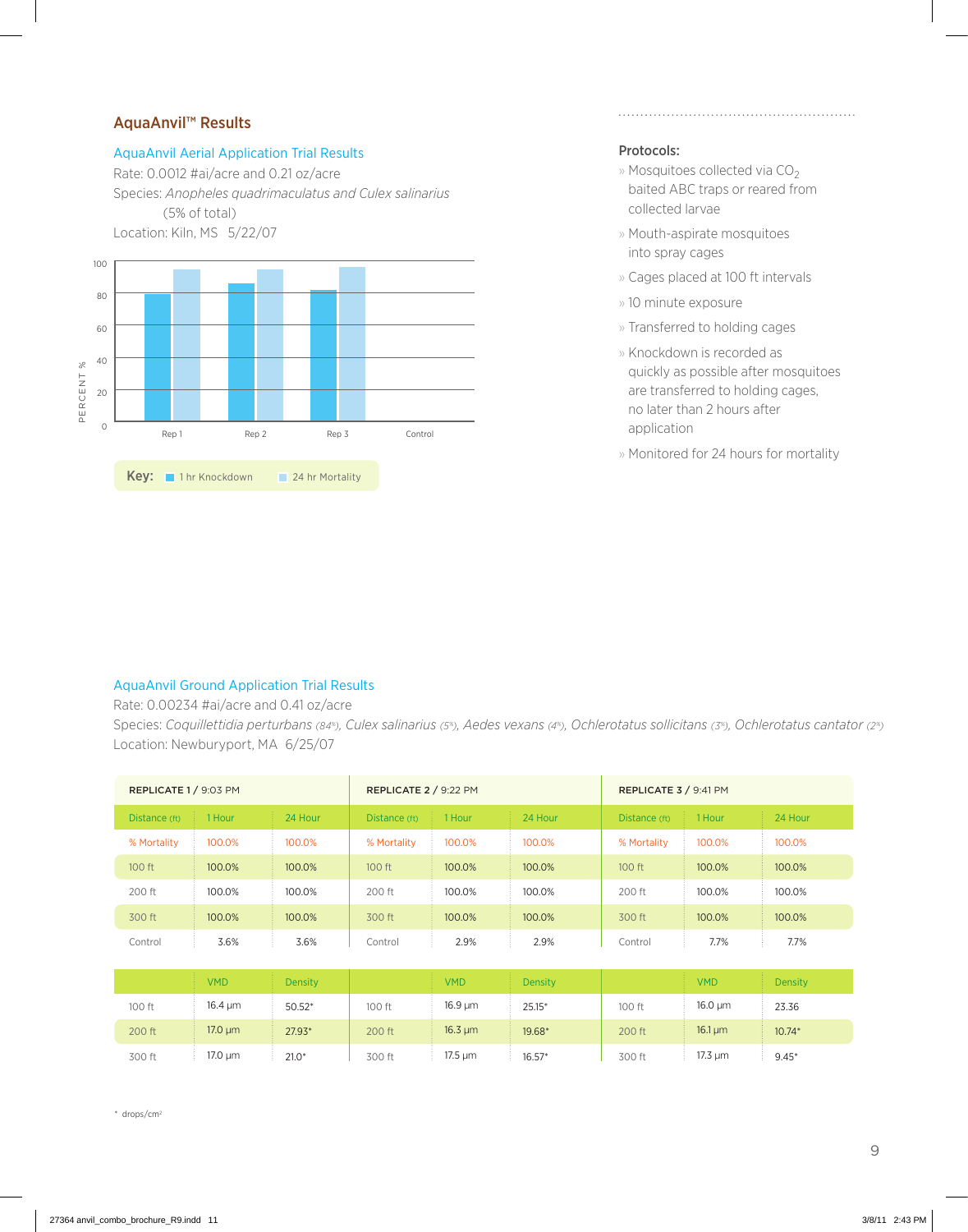# application methods optimized for your **FQUIPMENT**

Anvil® 10+10 and AquaAnvil™ are proven effective whether applied by air or ground (truck, ATV, backpack). Anvil 2+2 is primarily used for ground applications. All formulations have been optimized for all application equipment and nozzles, and they are non-corroding to your application apparatus.

#### Applying Anvil 10+10 and AquaAnvil by Air

Aerial applications can be completed with fixed wing or rotary aircraft. Using Anvil 10+10 at a rate of .62 fl. oz/acre or AquaAnvil at .54 fl. oz/acre delivers maximum mosquito control coverage over a wide area. Droplet VMD (volume median diameter) should be optimized for aerial application as follows:

#### » Anvil 10+10: VMD between 30–35 microns

after atomization

» AquaAnvil: VMD at 30–35 microns. Droplet size influences the evaporation process that reduces the droplet's volume

In wind tunnel atomization studies, Anvil and AquaAnvil have shown to effectively produce this droplet size range when sprayed through equipment that has been correctly calibrated.

#### To Optimize Your Aerial Application:



#### Select the Proper Nozzle

Refer to the table to achieve droplet VMD between 30–35 μm for Anvil and AquaAnvil. Some of the best nozzles for Anvil and AquaAnvil usage are rotary (e.g. Beecomist or Micronair). Be aware that conventional agriculture nozzles, or flat fan nozzles, may not produce droplets within the appropriate size spectrum.

| <b>AIRCRAFT TYPE</b> | <b>NOZZLE TYPE</b>            | <b>SIZE AND ANGLE</b>                                 | <b>ANGLE</b>         |
|----------------------|-------------------------------|-------------------------------------------------------|----------------------|
| Fixed wing           | Flat fan                      | 80-110°, small orifice, 005-01 Anvil; 02-04 AquaAnvil | 135° forward         |
| Fixed wing           | Micronair AU5000<br>or AU4000 | Standard cage mesh                                    | Straight back        |
| Fixed wing           | Beecomist                     | 40 µm screen Anvil; 40-60 µm screen AquaAnvil         | Straight back        |
| Rotary wing          | Micronair Electric<br>AU6600  | 30-40 µm screen                                       | <b>Straight back</b> |
| Rotary wing          | Beecomist                     | 40 µm sleeve                                          | Straight back        |

Note: Data is for general information only. Actual droplet size will depend on the application conditions and factors such as nozzle and atomizer condition. Always calibrate sprayers to ensure required dosage rate and conditions are met. As always, read and follow label directions.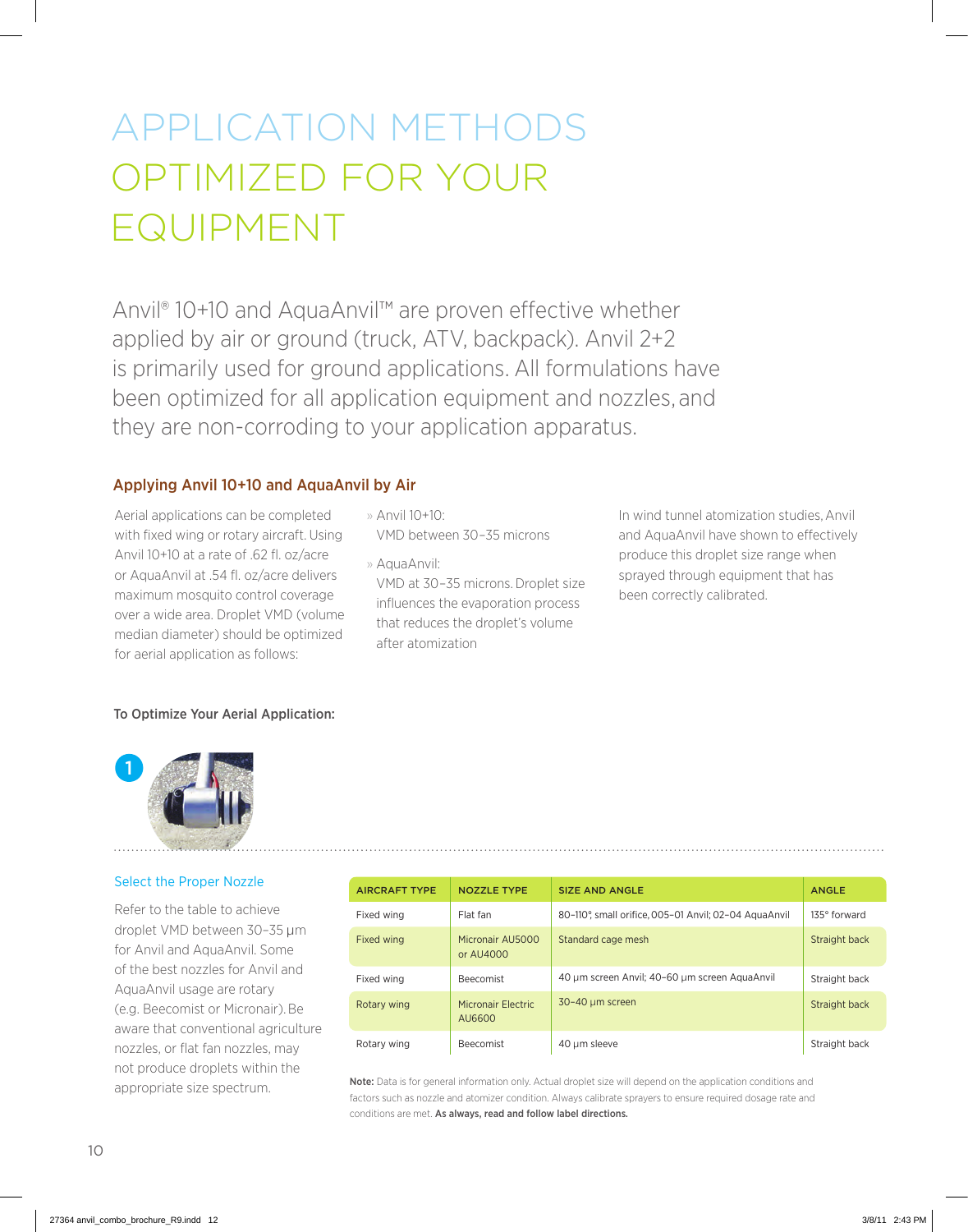

#### Calibration Process

#### To adjust your spray system for proper flow rate:

- » Determine the number of acres per minute your aircraft will treat by using the first formula shown
- » Select the labeled flow rate (in ounces per acre) for Anvil® 10+10 or AquaAnvil™ required for your needs
- » Using the second formula, multiply the figures derived from the two steps above to determine the proper Calibration Flow



#### Droplet Dynamics

To achieve maximum performance, droplets can be collected and measured by utilizing a rotary impinger equipped with slides.

» Droplet VMD should be optimized to less than 30 microns. Use Tefloncoated slides in the spinner

For best results when characterizing aircraft, it's recommended wind speeds be between 1–8 mph. Droplets on slides can be measured using a compound microscope with a mechanical stage and an ocular micrometer.

Starting at one end of the slide, measure each droplet as they pass through the eyepiece micrometer. A minimum of 200 droplets should be measured to obtain an adequate sample. Make necessary adjustments to spray apparatus to achieve desired droplet size.



#### Anvil 10+10 and AquaAnvil Aerial Application

| #ai/acre            | fl oz/acre              |              |
|---------------------|-------------------------|--------------|
| <b>DOSAGE RATES</b> | <b>FLOW RATES</b>       |              |
| 0.0036              | $10+10$ :<br>AquaAnvil: | 0.62<br>0.54 |
| 0.0024              | $10+10$ :<br>AquaAnvil: | 0.42<br>0.36 |
| 0.0012              | $10+10$ :<br>AguaAnvil: | 0.21<br>O 18 |

Use these calculations to ensure compliance with labeled re-treatment intervals and annual limits.

On Teflon-coated slides the spread factors are:\*

- » Anvil 10+10 is 0.63 » Anvil 2+2 is 0.57
- » AquaAnvil is 0.65

Use these factors until the spread factor is confirmed.

#### To Determine Appropriate Offset:

- » Place droplet collectors 50 ft apart and 90 degrees to the wind direction (*Fig. A*)
- » Fly directly into wind over slides at an altitude that will allow maximum droplet collection for characterization purposes. Spray for 15 seconds after passing over slide collectors\*\*
- » Wait 10 minutes after application for upwind droplets to reach collectors
- Determined by Dr. E.J. Beidler, 2009
- \*\* Always check with local laws and ordinances prior to characterization flights.



(*Fig. A*)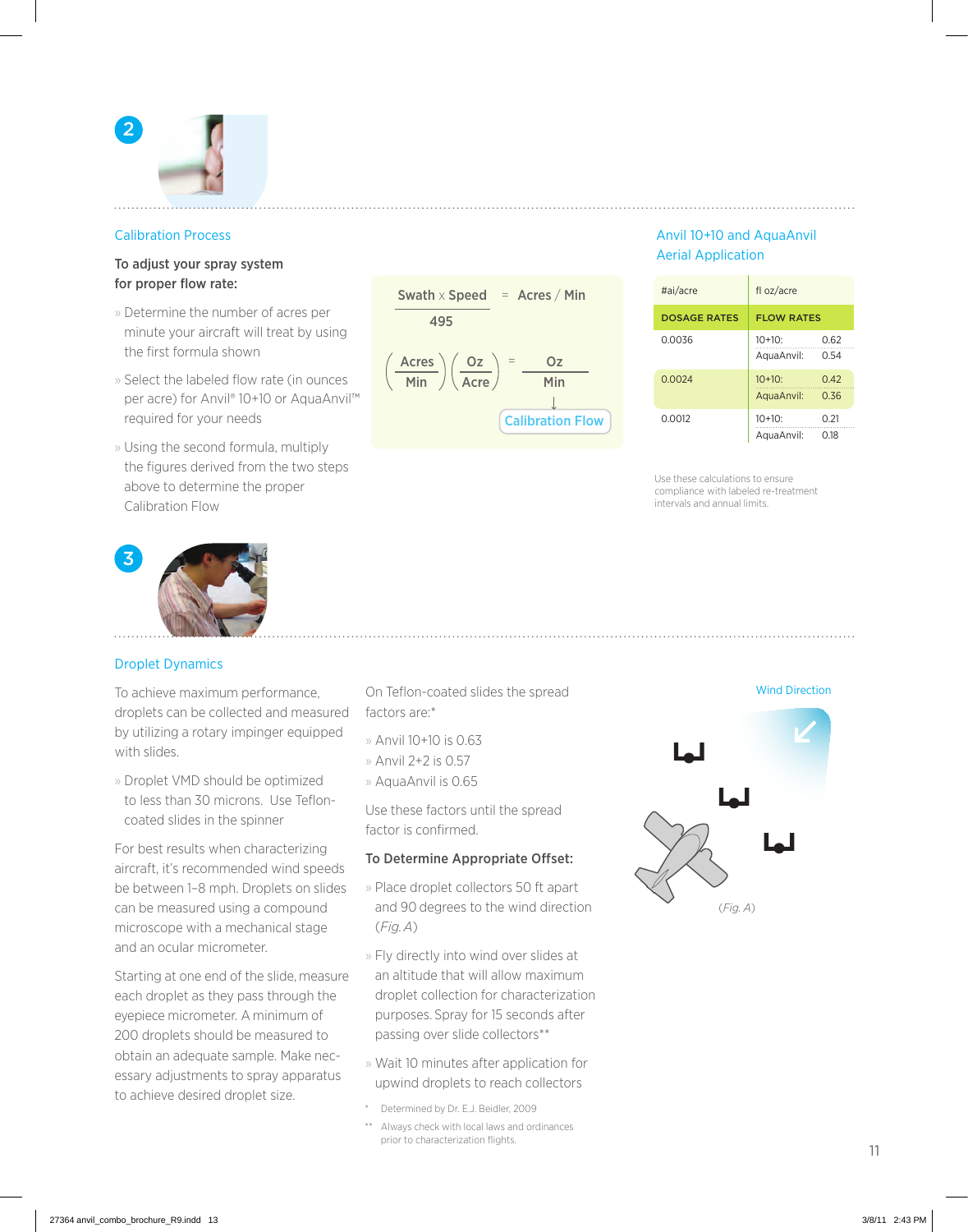#### Anvil® and AquaAnvil™ by Ground

Ground applications of Anvil (both formulations) and AquaAnvil can be completed via truck-mounted equipment or with hand-held or backpack ULV equipment. Each should be applied using cold aerosol generators capable of producing ULV spray droplets with a VMD of 30 microns (50–100 microns for backpack).

|                    | Dosage Rate | Flow Rates in fl oz/min at truck speeds of: |                   |         |                   |         |  |
|--------------------|-------------|---------------------------------------------|-------------------|---------|-------------------|---------|--|
| <b>FORMULATION</b> | #ai/acre    | fl oz/acre                                  | 5 MPH             | 10 MPH  | 15 MPH            | 20 MPH  |  |
| Anvil 10+10        | 0.0036      | 0.62                                        | 1.9 <sub>oz</sub> | 3.8 oz  | 5.7 oz            | 7.6 oz  |  |
|                    | 0.0024      | 0.42                                        | 1.3 oz            | 2.5oz   | 3.8 oz            | 5.1 oz  |  |
|                    | 0.0012      | 0.21                                        | 0.6oz             | 1.3 oz  | 1.9 <sub>oz</sub> | 2.5oz   |  |
| Anvil $2+2$        | 0.0036      | 3.245                                       | 9.8 oz            | 19.7 oz | 29.5 oz           | 39.3 oz |  |
|                    | 0.0024      | 2.163                                       | 6.6 oz            | 13.1 oz | 19.7 oz           | 26.2 oz |  |
|                    | 0.0012      | 1.081                                       | 3.3 oz            | 6.6 oz  | 9.8 oz            | 13.1 oz |  |
| AquaAnvil          | 0.0036      | 0.54                                        | 1.6 oz            | 3.3 oz  | 4.9 oz            | 6.6 oz  |  |
|                    | 0.0024      | 0.36                                        | 1.1 oz            | 2.2 oz  | 3.3 oz            | 4.4 oz  |  |
|                    | 0.0012      | 0.18                                        | 0.5 oz            | 1.1 oz  | 1.6 oz            | 2.2 oz  |  |

#### Use the Following Guidelines, Assuming a 300 ft Swath:

When using non-thermal ULV portable backpack spray units, apply at a walking speed of 2 mph, making sure that the same amount of active ingredient is applied per acre. Use a 50 ft swath for acreage calculations.

Always read and follow label directions.

#### To Optimize Your Ground Application:

To achieve maximum performance, droplet VMD should be optimized at between:

» 15–20 microns for Anvil and AquaAnvil

Droplet spectrum may be determined by using the hot-wire method using a DCIII (AIMS) unit that measures droplet ranges. Application equipment must be tested at least annually to confirm that pressure at the nozzle and nozzle flow rate(s) are properly calibrated.

#### Standard Droplet Collection:

For Anvil formulations and AquaAnvil, use standard Teflon-coated microscope slide. Then proceed as follows:

- » Attach slide to 3 ft–4 ft rod
- » Stand 10 ft–25 ft downwind from nozzle
- » Distance is dependent on sprayer velocity
- » Higher velocity of sprayer = further distance from nozzle (not to exceed 25 ft)
- » Swing rod (with coated slide facing the insecticide) once rapidly in a baseball swing/diagonal motion toward the sprayer, through the spray cloud

#### Standard Droplet Measurement:

- » Use a compound microscope equipped with a mechanical stage and an ocular micrometer placed in the eyepiece
- » Starting at one end of the slide, measure each droplet as they pass through the eyepiece micrometer
- » A minimum of 200 droplets should be measured to obtain an adequate sample
- » Spread factors for the following are as follows:
	- Anvil  $2+2 = 0.57$
- Anvil  $10+10 = 0.63$
- $\bullet$  AquaAnvil = 0.65

#### Environmental Conditions for air and ground application

Anvil and AquaAnvil should be applied when conditions are favorable for ULV applications. Favorable application conditions occur when the atmosphere at application height to immediately above ground level is stable. This condition is characteristic of an inversion, which occurs when temperatures increase with height. Never apply above an inversion. Droplets will not reach the ground. Stability is also influenced by solar radiation and heat exchange between air, soil and vegetation. As a result, favorable conditions for ULV applications usually occur prior to sunrise and after dusk. Anvil and AquaAnvil have been shown to have a negative temperature coefficient. This means it is extremely effective, early and late season when temperatures are between 50°-65° F and most mosquitoes are active.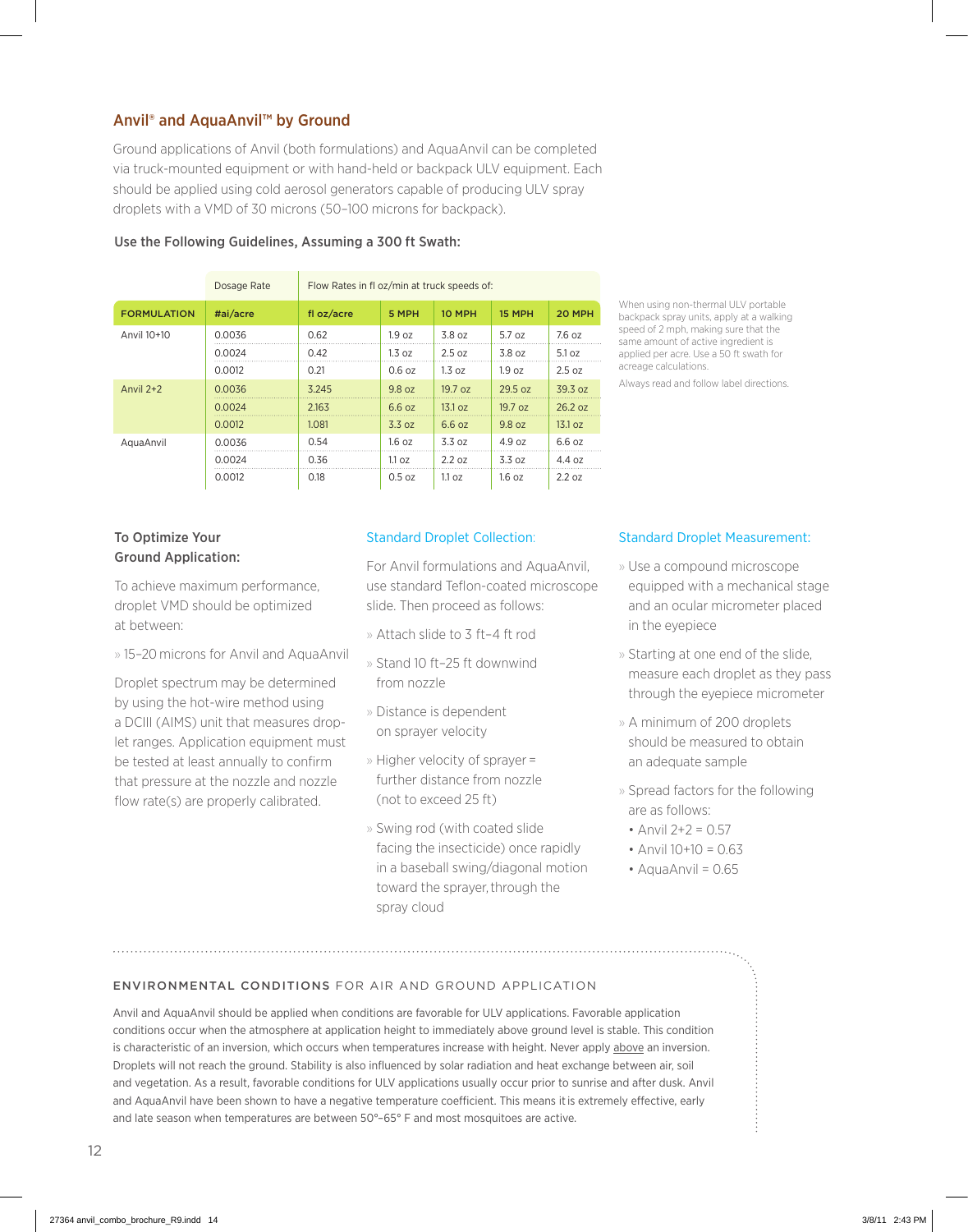### frequently asked questions

#### **Q: What are Anvil® and AquaAnvil™?**

**A:** These are names of adult mosquito control products which have been used with great success to help control adult mosquito populations for many years.

#### **Q:** What is the active ingredient in both products?

**A:** Anvil and AquaAnvil share the same active ingredient, d-Phenothrin, which is also known by the brand name Sumithrin®. This is a pyrethroid similar to natural pyrethrins that are extracted from chrysanthemum flowers. Anvil and AquaAnvil also contain piperonyl butoxide, a synergist which boosts efficacy at very low dosage rates.

#### **Q:** Does either Anvil or AquaAnvil pose a health risk to humans?

A: All pesticide products involve a balance between risks and benefits. The active ingredients in Anvil and AquaAnvil have been carefully tested. They are registered for ground and aerial application in outdoor residential and recreational areas.

#### **Q:** How soon can a family go outside after an application?

A: There are no re-entry precautions or limitations for Anvil or AquaAnvil. Both degrade rapidly in the environment and do not bio-accumulate.

#### **Q:** How will this spraying affect the mosquito population?

A: In the majority of spray applications, spraying with Anvil or AquaAnvil is highly effective at killing adult mosquitoes in the treated area.

#### **Q:** How is Anvil applied?

**A:** Generally, Anvil and AquaAnvil are applied from the air or ground at an ultra low volume in an extremely fine mist of tiny drops, where the average droplet size is 17 microns, smaller than the size of a pinhead.

#### **Q:** How much is typically applied?

**A:** Anvil and AquaAnvil are applied in very low dosages, as low as 6 tenths of an ounce per acre. An acre is the equivalent size of approximately a football field.

#### **Q:** How effective is Anvil and AquaAnvil? How many mosquitoes does it kill?

**A:** The active ingredient in Anvil and AquaAnvil, d-Phenothrin, has proven to be extremely effective in killing mosquitoes worldwide for over 20 years. Anvil and AquaAnvil have been tested in over 50 natural population and caged field trials in the United States against 30 different mosquito species. As with any adulticide, environmental conditions, droplet size and the weather might affect results.